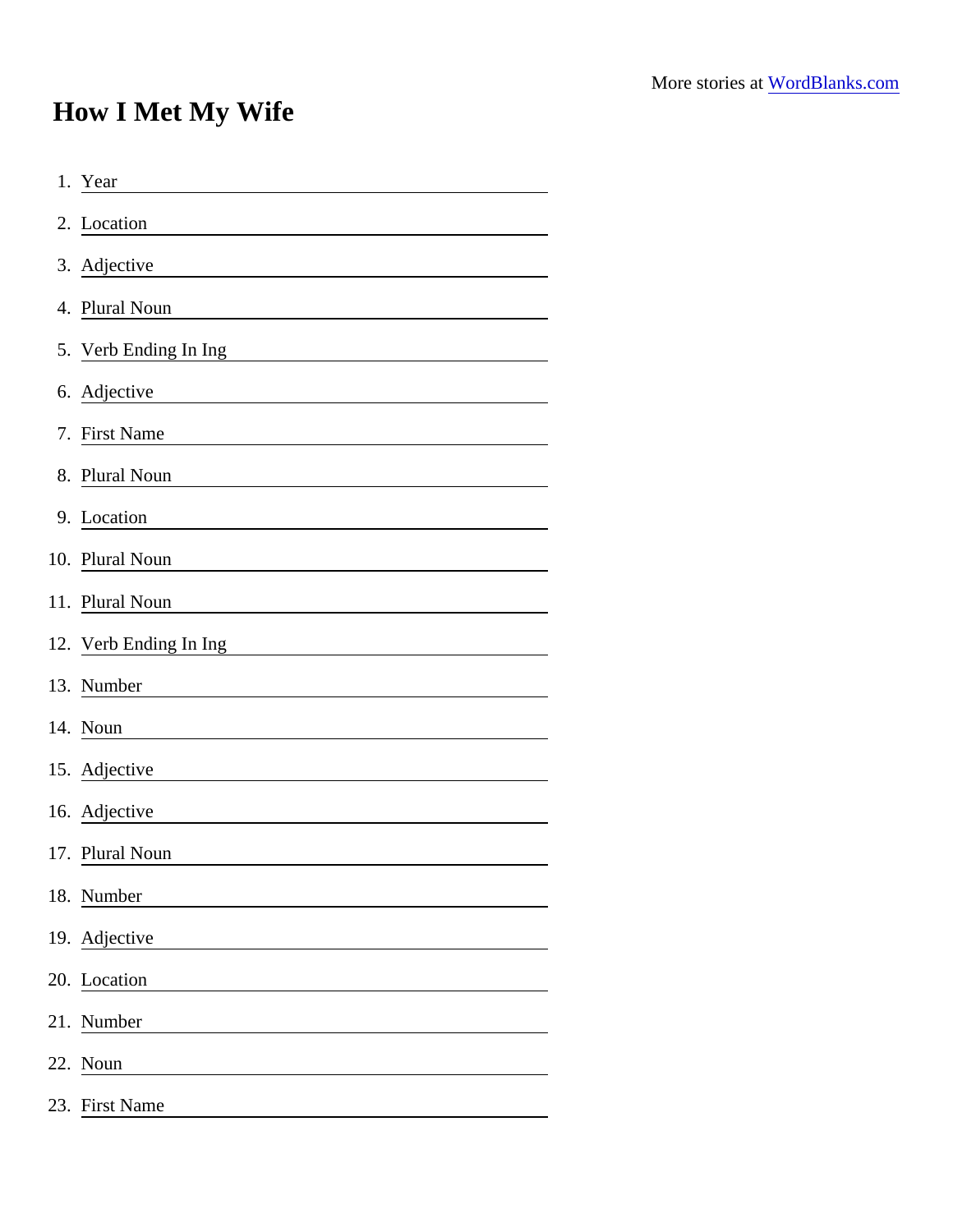24. Noun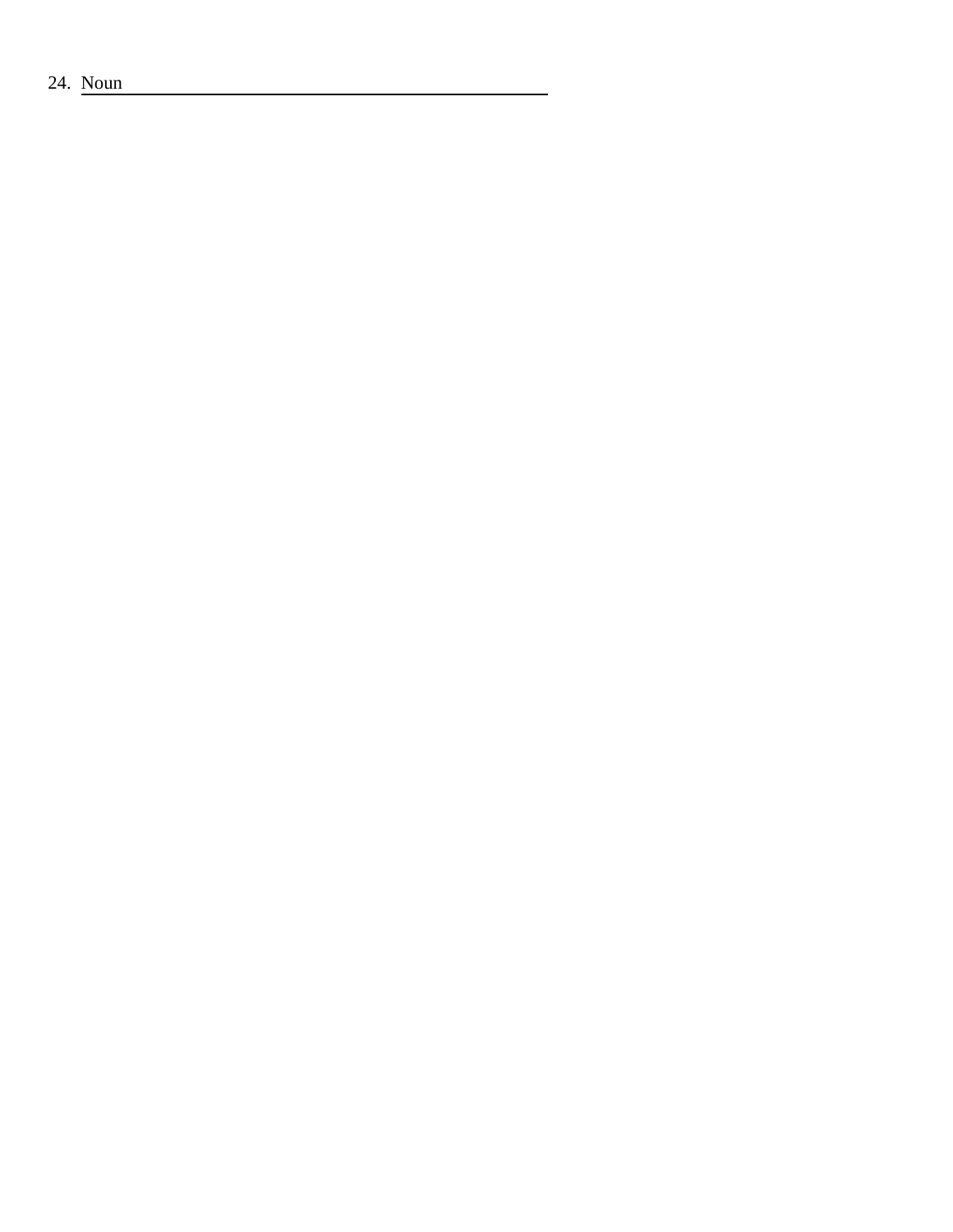## **How I Met My Wife**

|           | The year was $\frac{V_{\text{car}}}{V_{\text{car}}}$ and I was in $\frac{L_{\text{ocation}}}{V_{\text{Location}}}$ doing some scientific studies on the $\frac{L_{\text{Notice}}}{V_{\text{Order}}}$ |  |
|-----------|------------------------------------------------------------------------------------------------------------------------------------------------------------------------------------------------------|--|
|           | mating behavior of <u>Plural noun</u> Let was difficult because specimens were so hard to obtain. I was                                                                                              |  |
|           | Verbending in ing $\frac{1}{2}$ in lab one day when a woman walked in carrying a particularly $\frac{1}{2}$ Adjective                                                                                |  |
| specimen. |                                                                                                                                                                                                      |  |

'Hi, Matthew, I heard you were looking for these! My name is \_\_\_\_\_\_First name \_\_\_\_\_.'

As we talked, I couldn't stop looking at her amazing eyes, her incredible smile, and her beautiful <u>Plural</u>

noun .

'Will you take me to where you found this?' I asked.

'Sure,' she said, 'It's right over there in Location .'